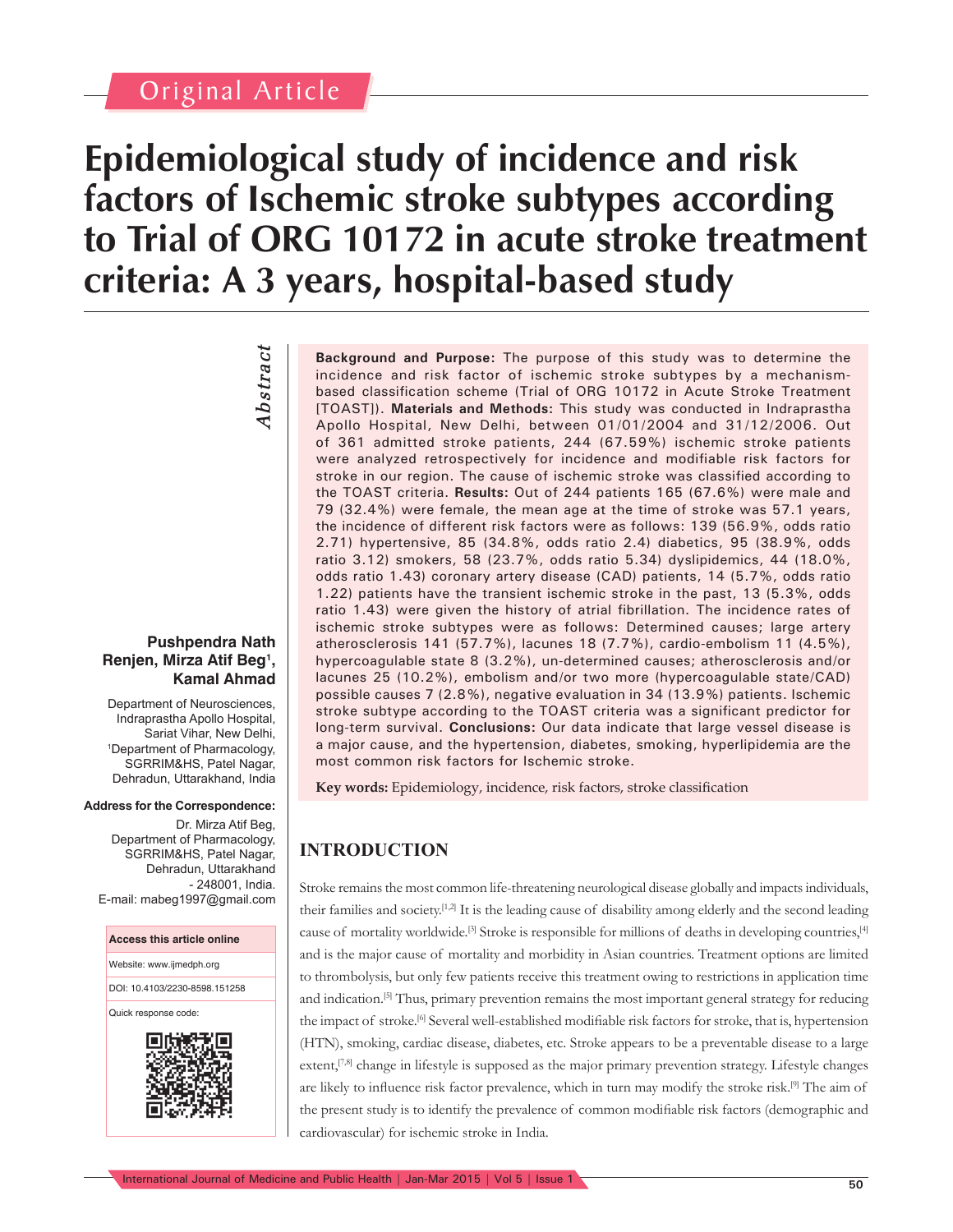#### **MATERIALS AND METHODS**

#### **Study area and population**

The present epidemiological study is a retrospective 3 years, hospital-based study done in the Department of Neurosciences at Indraprastha Apollo Hospital, New Delhi, India, a total record of 244 patients admitted in the hospital during the period 01.01.2004–31.12.2006 were evaluated for incidence, risk factors (i.e., family history, history of smoking and coexisting diseases such as HTN, diabetes mellitus (DM), dyslipidemia, thromboembolic disorders and cardiac diseases) of ischemic stroke subtypes by a mechanism-based classification scheme (Trial of ORG 10172 in Acute Stroke Treatment [TOAST]) after the approval of institutional ethics committee.<sup>[10]</sup>

#### **Subtypes of ischemic stroke**

For the determination of the subtype of ischemic stroke, the original TOAST criteria were used. The 5 major categories of the TOAST classification are as follows: Large-artery atherosclerosis (LAA), including large-artery thrombosis and artery-to-artery embolism; cardio-embolism; small artery occlusion; stroke of other determined cause; and stroke of un-determined cause (UND). For strokes of un-determined origin, 1 of 2 explanations was needed:

- a. No cause was found despite an extensive evaluation or
- b. a most likely cause could not be determined because >1 possible cause was found.

The subtype definitions were based on risk factor profiles, clinical features, and results of diagnostic tests. The latter included computed tomography scan, magnetic resonance imaging, vascular imaging (carotid duplex, transcranial Doppler), electrocardiogram, echocardiography, assessment of prothrombotic syndromes, etc.

#### **Data and statistical analysis**

Variables were analyzed by finding their frequencies, percentages or odds ratio.



**Figure 1:** Determined cause of Ischemic stroke sub-types. LA athero, large artery atherosclerosis,  $CE =$  Cardioembolic, HCS = Hypercoagulable state

#### **RESULTS**

A total of 91,500 patient was admitted at the Indraprastha Apollo Hospital, New Delhi, India, during the period of 3 years, between 01.01.2004 and 31.12.2006, out of which 361 had stroke (394.54/100,000), 244 (0.26%, 266/100,000) were of ischemic stroke, evaluated for risk factors and stroke subtype.

#### **Demographic profi le**

Out of 244 ischemic stroke patients, 165 (67.6%) were male, and 79 (32.4%) were female; mean age was  $57.1 \pm 1.7$  years for all cases. Most of the patients included in the study belonged to middle class 185 (75.8%), 27 (11.1%) patients have the family history of stroke and 168 (68.85%) were the sedentary workers [Table 1].

#### **Ischemic stroke subtype**

The incidence of ischemic stroke subtypes in present study were as follows, determined cause; LAA 141 (57.7%), lacunes 18 (7.7%), cardioembolic 11 (4.5%), hypercoagulable state 8 (3.2%) and UNDs; artherosclerotic and/or lacunes 25 (10.2%), embolism and/or 2 more (hypercoagulable state/coronary artery disease [CAD]) possible causes 7 (2.8%), negative evaluation in 34 (13.9%) patients [Table 2, Figures 1 and 2].

#### **Risk factor profi le**

Different risk factors for ischemic stroke were, HTN 139 (56.9%, odds ratio 2.71); atherosclerosis 85 (61.15%), lacunes 21 (15.11%), atherosclerosis/lacunes 14 (10.1%), negative evaluation in 19 (13.67%), DM 85 (34.8%, odds ratio 2.4); atherosclerosis 41 (47.67%), lacunes 22 (25.88%), atherosclerosis/lacunes 10 (11.76%), negative evaluation in 12 (14.12%), hyperlipidemia 58 (23.7%, odds ratio 5.34); atherosclerosis 28 (48.28%), lacunes 12 (20.69%), atherosclerosis/lacunes 8 (13.79%), negative evaluation in 10 (17.24%), smoking 95 (38.9%, odds ratio 3.12); atherosclerosis 61 (64.21%), lacunes 10 (10.53%), cardioembolic 2 (2.11%), atherosclerosis/lacunes 8 (8.42%), negative evaluation in 14 (14.74%), CAD 44 (18.0%, odds ratio 1.43); atherosclerosis 7 (15.90%), lacunes 28 (63.64%), atherosclerosis/lacunes 9 (20.45%),



**Figure 2:** Un-determined cause of Ischemic stroke sub-types. Ath/ Lac, atherosclerosis/lacunes, Emb/oth, embolic/others, Neg.Eval, negative evaluations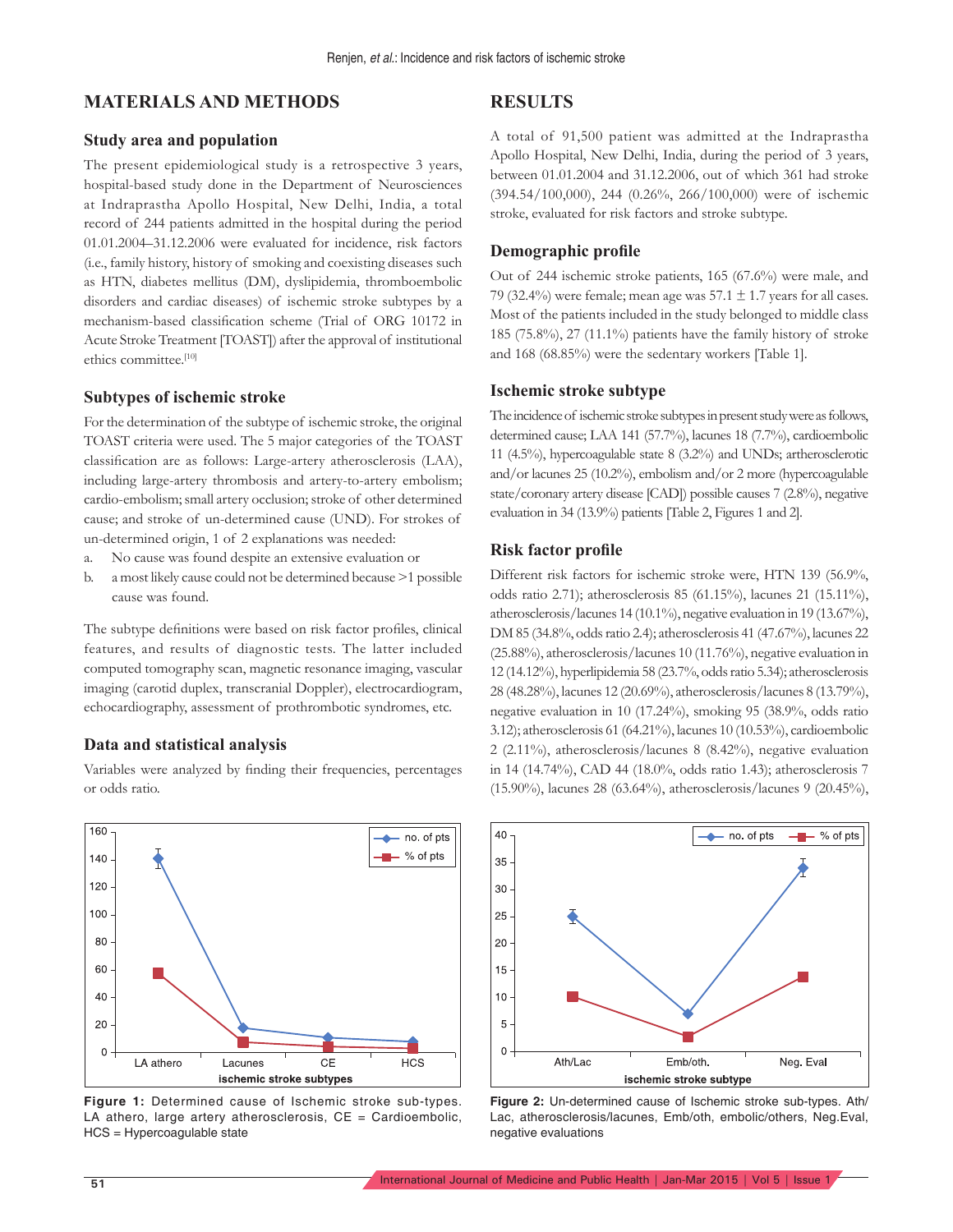transient ischemic attack 14 (5.7%, odds ratio 1.22); atherosclerosis 11 (78.57%), lacunes 2 (14.29%), atherosclerosis/lacunes 1 (7.14%), atrial fibrillation 13 (5.3%, odds ratio 1.43); cardioembolic 10 (76.92%), emboli in 3 (23.08%) [Tables 3 and 4, Figures 3 and 4].

| Table 1: Demographic profile |                                            |  |  |  |  |
|------------------------------|--------------------------------------------|--|--|--|--|
| <b>Parameter</b>             | Distribution of patients ( $n = 244$ ) (%) |  |  |  |  |
| Age (mean±SE) in years       | $57.1 \pm 1.7$                             |  |  |  |  |
| Sex                          |                                            |  |  |  |  |
| Male                         | 165 (67.6)                                 |  |  |  |  |
| Female                       | 79 (32.4)                                  |  |  |  |  |
| Family history of stroke     | 27(11.1)                                   |  |  |  |  |
| <b>SES</b>                   |                                            |  |  |  |  |
| Lower                        | 18 (7.38)                                  |  |  |  |  |
| Middle                       | 185 (75.8)                                 |  |  |  |  |
| Upper                        | 41 (16.8)                                  |  |  |  |  |
| Diet                         |                                            |  |  |  |  |
| vegetarian                   | 117 (47.95)                                |  |  |  |  |
| Nonvegetarian                | 127 (52.04)                                |  |  |  |  |
| Height (mean±SE) in cm       | 162.95±1.17                                |  |  |  |  |
| Weight (mean±SE) in kg       | 65.96±1.22                                 |  |  |  |  |

SE = Standard error, SES = Socioeconomic status

| <b>Table 2: Subtypes of ischemic strokes</b> |          |                             |  |  |  |  |
|----------------------------------------------|----------|-----------------------------|--|--|--|--|
| Category                                     | patients | <b>Number of Percentage</b> |  |  |  |  |
| Determined causes                            |          |                             |  |  |  |  |
| Large artery atherosclerosis                 | 141      | 57.7                        |  |  |  |  |
| Lacunes                                      | 18       | 77                          |  |  |  |  |
| Cardioembolic                                | 11       | 4.5                         |  |  |  |  |
| Hypercoagulable state                        | 8        | 3.2                         |  |  |  |  |
| Total                                        | 178      | 729                         |  |  |  |  |
| Un-determined Causes                         |          |                             |  |  |  |  |
| Artherosclerotic and/or lacunes              | 25       | 10.2                        |  |  |  |  |
| Embolism among or more 2 possible<br>causes  | 7        | 2.8                         |  |  |  |  |
| Negative evaluation                          | 34       | 13.9                        |  |  |  |  |
| Total                                        | 66       | 27                          |  |  |  |  |
| Grand total                                  | 244      | 100                         |  |  |  |  |



**Figure 3:** % for risk factors. HNT = Hypertension, DM = Diabetes mellitus, HLP = Hyperlipidemia, CAD = Coronary artery disease,  $TIA =$  Transient ischemic attack,  $AFIB =$  Atrial fibrillation

#### **DISCUSSION**

This is a retrospective epidemiological 3 years, hospital-based study on incidence and risk factor of ischemic stroke subtypes classified according to the TOAST criteria. The present hospital-based study used widely accepted standardized methods of case ascertainment and provided epidemiological data on causes of ischemic stroke in a section of Indian population.

Stroke is the main cause of adult disability and the second most leading cause of death worldwide.[3] It is known that stroke incidence, prevalence and mortality vary widely in different populations. Studies such as the World Health Organization's Monitoring of trends and determinants of cardiovascular disease project have shown that relative to Caucasians, Asians have a higher prevalence of stroke.[11] Stroke prevalence rate in our study is comparable to most of the earlier studies done in India 394.54/100,000 versus 136-350/100,000,<sup>[12-16]</sup> except two studies which shows higher prevalence rate than the present study, Das *et al*., 2007 (545.10/100,000) and Bharucha *et al*., 1988 (842.3/100,000), the standardized rate in US is 424/100,000.[16] Over the past few decades, the stroke prevalence rate has shown increasing trend in India 13 in 1970-350/100,000 in 2004.[14,15,17] It may be attributed to the increasing incidence of HTN, DM, dyslipidemia, sedentary lifestyle, and change in dietary habits and lack of awareness regarding stroke risk factors. Study by Truelsen *et al*., in 2001 showed that the average age of stroke in developing countries is 15 years earlier than the developed world.<sup>[18]</sup> The mean age of stroke in present study was 57.1  $\pm$  1.7 years which is comparable to study done by Biswas *et al.*, in 2009 (Indians) 64  $\pm$  10 years versus (Americans) 71  $\pm$  13 years.<sup>[19]</sup> Stroke at earlier age has been shown by various studies conducted in India.[16,18,20] Lipska *et al*., in 2007 showed that key components of metabolic syndrome and smoking are associated with ischemic stroke in South Indians.[21] Many previous studies showed that the risk of stroke doubles for each successive decade after age 55 years.<sup>[22,23]</sup>



**Figure 4:** Risk factor profile of Ischemic stroke sub-types. HNT = Hypertension, DM = Diabetes mellitus, H.Lipid = Hyperlipidemia,  $CAD = Coronary$  artery disease,  $TIA = Transient$  ischemic attack,  $AFIB = Atrial fibrillation$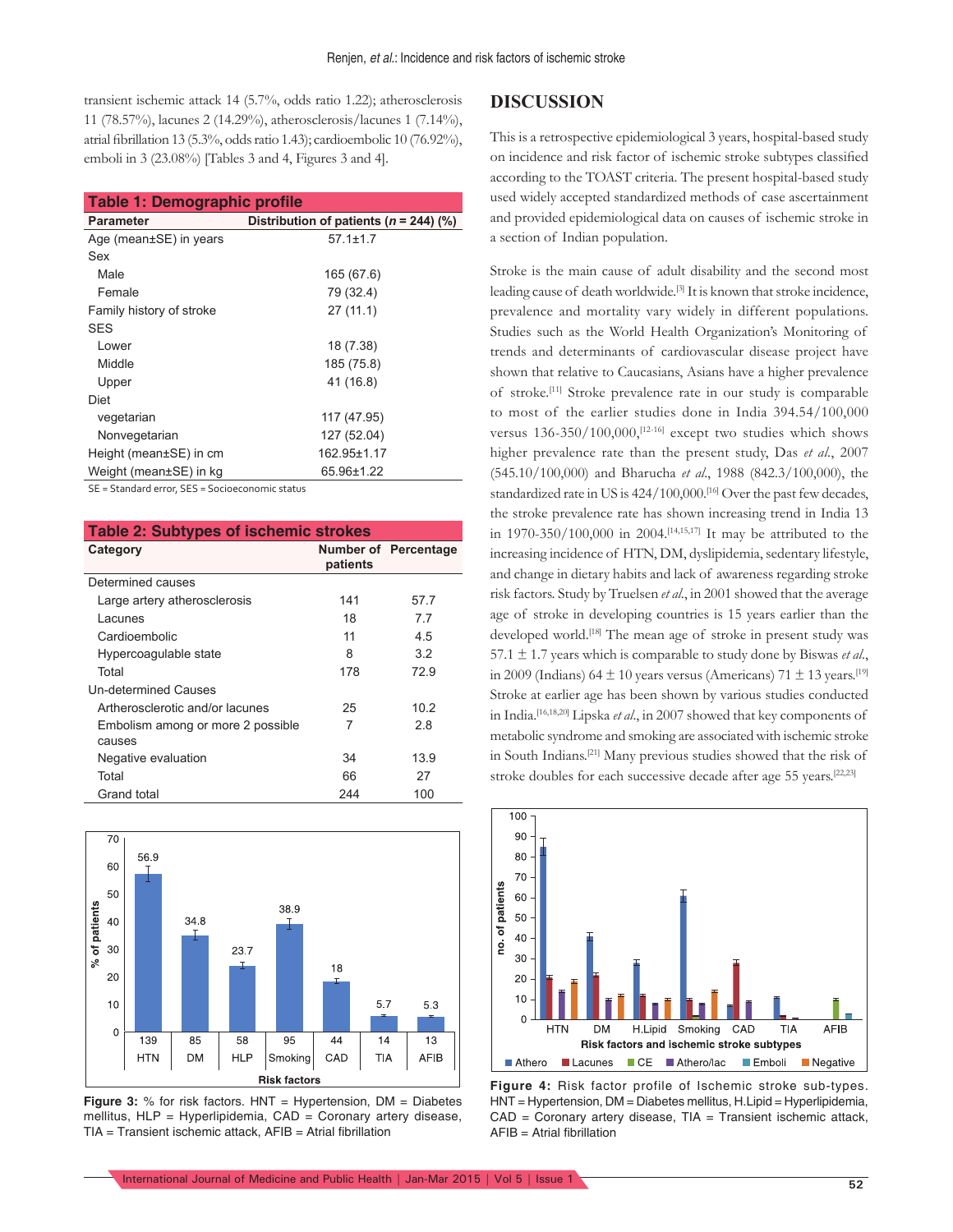| <b>Table 3: Risk factor profile</b> |                    |                      |               |                             |                  |                       |  |
|-------------------------------------|--------------------|----------------------|---------------|-----------------------------|------------------|-----------------------|--|
| Category                            | Athero $(n = 141)$ | Lacunes ( $n = 18$ ) | $CE (n = 11)$ | Athero/lacunes ( $n = 26$ ) | Emboli $(n = 7)$ | Negative ( $n = 27$ ) |  |
| <b>HNT</b>                          | 85                 | 21                   |               |                             |                  | 19                    |  |
| <b>DM</b>                           | 41                 | 22                   |               | 10                          |                  | 12                    |  |
| <b>HLP</b>                          | 28                 | 12                   |               |                             |                  | 10                    |  |
| Smoking                             | 61                 | 10                   |               |                             |                  | 14                    |  |
| CAD                                 |                    | 28                   |               |                             |                  |                       |  |
| <b>TIA</b>                          | 11                 |                      |               |                             |                  |                       |  |
| AFIB                                |                    |                      | 10            |                             |                  |                       |  |

HNT = Hypertension, DM = Diabetes mellitus, HLP = Hyperlipidemia, CAD = Coronary artery disease, TIA = Transient ischemic attack, AFIB = Atrial fibrillation, CE = Cardio-embolism

| Table 4: Percentage for risk factors |                                                  |            |               |  |  |  |
|--------------------------------------|--------------------------------------------------|------------|---------------|--|--|--|
| Category                             | <b>Total number of</b><br>patients ( $n = 244$ ) | Percentage | Odds<br>ratio |  |  |  |
| <b>HTN</b>                           | 139                                              | 56.9       | 2.71          |  |  |  |
| <b>DM</b>                            | 85                                               | 34.8       | 2.4           |  |  |  |
| <b>HLP</b>                           | 58                                               | 23.7       | 5.34          |  |  |  |
| Smoking                              | 95                                               | 38.9       | 3.12          |  |  |  |
| CAD                                  | 44                                               | 18.0       | 1.43          |  |  |  |
| <b>TIA</b>                           | 14                                               | 5.7        | 1.22          |  |  |  |
| <b>AFIB</b>                          | 13                                               | 5.3        | 1.43          |  |  |  |

HNT = Hypertension, DM = Diabetes mellitus, HLP = Hyperlipidemia, CAD = Coronary artery disease, TIA = Transient ischemic attack, AFIB = Atrial fibrillation

Hypertension affects millions of people worldwide and is a major risk factor for both cerebral infarction and intracerebral hemorrhage, Wolf 1999; Fields *et al*., 2004.[24,25] The higher the blood pressure, greater will be a stroke risk, Lewington *et al*., 2002.[26] Chobanian *et al*., 2003 reported that control of high blood pressure contributes to the prevention of stroke as well as to the prevention or reduction of other target organ damage, including congestive heart failure and renal failure.<sup>[27]</sup> Risk of stroke can be reduced by at least 38% by control of HTN MacMahon and Rodgers 1996.[28] HTN as a risk factor was present in 56.9% of our patients which was almost similar to 62% by Wu *et al*., 2010[29] but <72% and 85% reported in United States Sacco *et al*., 1998 and Russia Feigin *et al*., 1998 respectively.[30,31]

The role of dyslipidemia in the pathogenesis of cerebrovascular disease in less certain than for CAD; more consistent association has been noted with low high-density lipoprotein (HDL) cholesterol and high total cholesterol to HDL cholesterol ratio than with total cholesterol, low-density lipoprotein cholesterol and triglycerides.[32] Dyslipidemia was present in 23.7% of our patients that slightly higher than the earlier studies from India.<sup>[12-16]</sup> Higher prevalence of dyslipidemia in our stroke population could be attributed to the increasing trends of diabetes, HTN, sedentary lifestyle, excessive alcohol use and smoking.

Diabetes was a risk factor in 34.8% of cases in present study which is comparable to the studies done by Wu *et al*., 2010 (32.2%), and by Lai *et al.*, 2008 (36.9%).<sup>[29,33]</sup> Cigarette smoking is a potent risk factor for ischemic stroke.[34] Present study recorded 38.9% male patients with smoking which is lower than 53% reported by Wu *et al*., 2010,[29] but higher than 31.3% reported by Lai *et al*., 2008.[33] Smoking increases stroke risk by producing acute effects on the risk of thrombus generation in narrowed arteries and chronic effects related to an increased burden of atherosclerosis.[35]

Our study showed that large vessel occlusive disease was the most common cause of ischemic stroke (57.7%), which is very high as compared to the available data from the developing countries indicate small vessel occlusion, is the most common cause of stroke,<sup>[36]</sup> but similar with developed countries where the large artery disease is the most frequent reason for stroke.[29,37] The relative proportion of large artery disease in different western stroke registries varies from 14% to 66%.[37] Variations in study designs, methods of patient selection and definitions of stroke subtypes may partially account for the wide variations in the reported frequency of large artery disease. Present study has shown 27% stroke of un-determined etiology, which is less than the previous studies done by Kolominsky-Rabas *et al*., 2001 35% and 44.4% by Wu *et al*., 2010.[10,29] There are certain limitations, our study was conducted in a tertiary care referral center for neurological diseases and therefore be biased toward the more disabling and complicated disease processes, it was a retrospective collection of data from medical records, use of single occasion risk factors analysis and modest sample size.

To conclude, tobacco smoking and diabetes are growing problems in the developing countries.<sup>[38,39]</sup> Our findings suggest that smoking, HTN, dyslipidemia and diabetes are the preventable stroke risk factors. Smoking cessation, prevention, identification and treatment of above-mentioned risk factors are crucial for preventing stroke. Further studies involving the multiple centers and more number of patients are required to substantiate our results.

#### **ACKNOWLEDGMENTS**

Author would like to thank to the administration of Indraprastha Apollo hospital, New Delhi for giving logistic support to complete such an extensive research work.

#### **REFERENCES**

- 1. Romero JR. Prevention of ischemic stroke: Overview of traditional risk factors. Curr Drug Targets 2007;8:794-801.
- 2. Williams GR. Incidence and characteristics of total stroke in the United States. BMC Neurol 2001;1:2.
- 3. American Heart Association. Heart Disease and Stroke Statistics-2009 Update. Circulation 2009;119:e21-181.
- 4. Murray CJ, Lopez AD. Mortality by cause for eight regions of the world: Global Burden of Disease Study. Lancet 1997;349:1269-76.